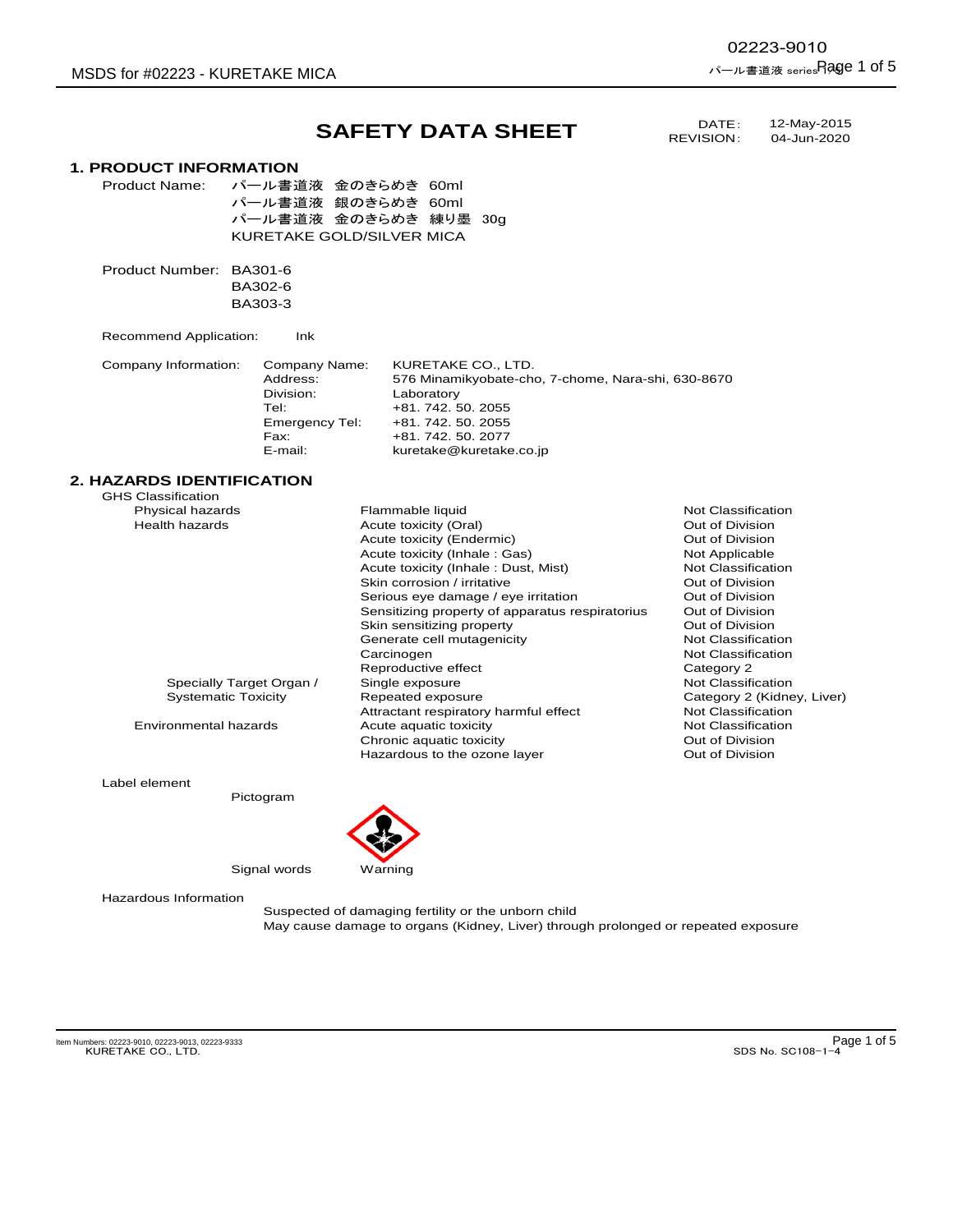| Instruction          |                                                                                    |
|----------------------|------------------------------------------------------------------------------------|
| [Measure for Safety] |                                                                                    |
|                      | Obtain special instructions before use.                                            |
|                      | Do not handle until all safety precautions have been read and understood.          |
|                      | Use personal protective equipment as required.                                     |
|                      | Do not breathe dust / fume / gas / mist / vapours / spray.                         |
| <b>[First Aid]</b>   |                                                                                    |
|                      | IF exposed or concerned:                                                           |
|                      | Get medical attention / advice.                                                    |
|                      | Get medical attention / advice if you feel unwell.                                 |
| [Storage]            |                                                                                    |
|                      | Store locked up.                                                                   |
| [Disposal]           |                                                                                    |
|                      | Waste disposal should be in accordance with the existing environmental regulation. |

Country / Community Information: No data

# **3. COMPOSITION AND INGREDIENT INFORMATION**<br>Single, Mixture: Mixture Mixture

## Single, Mixture: Mixture

| Ingredient and content |                |                     |
|------------------------|----------------|---------------------|
| Ingredient name        | <b>CAS No.</b> | Concentration (wt%) |
| Diethylene glycol      | 111-46-6       | $3.0 - 5.0$         |
| Mica                   | 12001-26-2     | $5.0 - 40$          |
| Titanium dioxide       | 13463-67-7     | < 10                |
| Iron(III) oxide        | 1309-37-1      | < 8.0               |
| Silicon dioxide        | 7631-86-9      | < 8.0               |
| Water soluble Resin    |                | ~120                |
| Water                  | 7732-18-5      | $5.0 - 70$          |

#### **4. FIRST AID**

|                                          | For Inhale:                            | Remove the victim to the fresh air area. If feel bad, see a doctor.                                      |  |
|------------------------------------------|----------------------------------------|----------------------------------------------------------------------------------------------------------|--|
|                                          | For Skin:                              | Put off the all polluted clothes immediately. Clean with the proper temp, and slow flowing water         |  |
|                                          |                                        | for over 15 minutes. If have irritate the skin, see a doctor. Call a doctor if feel bad. Before re-use   |  |
|                                          |                                        | the put off clothes, clean it up and remove the pollution.                                               |  |
|                                          | For Eyes:                              | Put off the contacts if possible, and continue to clean. Clean the eyes carefully for a few minutes.     |  |
|                                          |                                        | If the eyes get this product, clean the eye immediately and wash away completely. If the cleaning        |  |
|                                          |                                        | eyes not enough, it may cause irreversible eye damage.                                                   |  |
|                                          |                                        | If irritate to the eyes continue, see a doctor.                                                          |  |
|                                          | For Swallow:                           | Call a doctor, if feel bad. Rinse the mouth out. Do not have the victim vomit.                           |  |
| Expected acute symptom and late symptom: |                                        |                                                                                                          |  |
|                                          |                                        | Sialorrhea, face flash, cough, dizzy, lethargy, headache, sore throat, deliquim animi barf, vomition     |  |
|                                          | Most important sign and symptom:       |                                                                                                          |  |
|                                          |                                        | No data                                                                                                  |  |
|                                          | Protect the person received first aid: |                                                                                                          |  |
|                                          |                                        | Rescuer must wear proper protective equipment according to the situation.                                |  |
|                                          | Special notandum for doctor:           |                                                                                                          |  |
|                                          |                                        | Symptom will appear later, so that if the patient exposed excessively, it needs medical follow progress. |  |
|                                          | 5. FIRE-FIGHTING MEASURE               |                                                                                                          |  |
|                                          | Extinguishing Media:                   | Small fire / Carbon dioxide, dry chemical extinguishing media, water spray, alcoholic resistance foam.   |  |
|                                          | <b>Great Conflagration:</b>            | Water spray, mist water, alcoholic resistance form.                                                      |  |

#### Great Conflagration:

Forbidden Extinguishing Media:

#### Cylindrical pouring water.

Special Dangerous and Harmful Effect:

The irritative, toxicity and corrosive gas is generated by fire. The container will be burst by heating. If it is not dangerous, move the container from the fire area.

If it is impossible to move, cool the container and around by spraying water. After extinguishing a fire, cool the container completely by large quantity of water.

#### Protect the Person Extinguish a Fire:

For fighting fire, wear compressed air open-circuit SBCA and protect equipment for chemical. Fight a fire from up wind.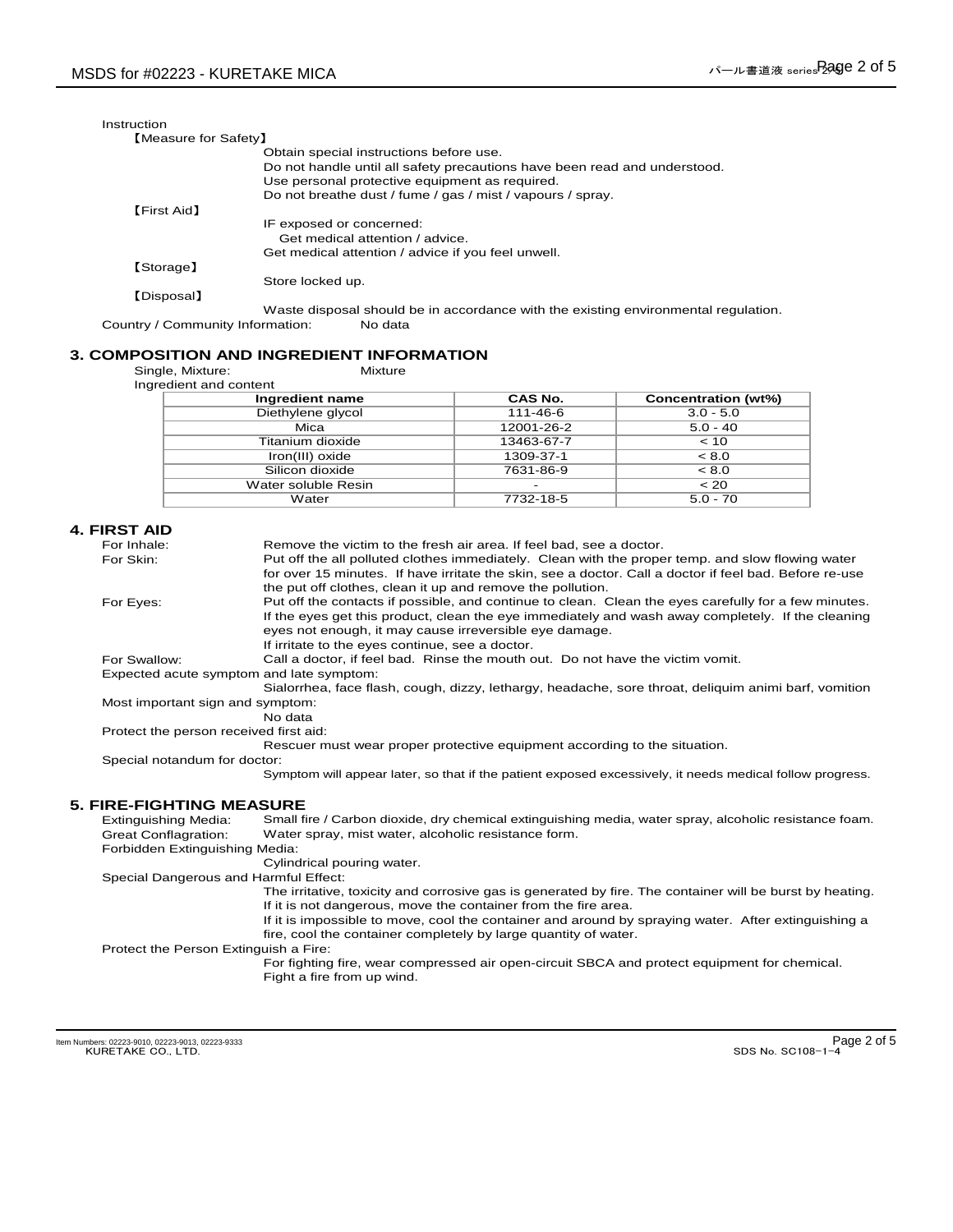#### **6. ACCIDENTAL RELEASE MEASURES**

Notandum for Human Body, Protective Equipment and Emergency Measure:

Notandum for Environment: The worker must wear proper protector (refer to section 8) not to get the paint on the skin or into eyes. Do not touch the leakage material or walk into it. Keep the proper distance in all direction as the leakage area immediately. No unauthorized entry. If leakage but not occur a fire, wear the occlusive and impervious protect wear. Stay in the wind. Move away from the low ground. Ventilate before enter the sealed area.

Collect Neutralization: Containment or Depurant and Equipment: Precaution of Second Disaster: Clear away all ignition source immediately (Do not smoking near around, forbid firework and flame) In case large steam generating, retard it by mist spray. Call related agency and ask the help. Prevent from influx into the drain ditch, sewer, basement and closed area. Take notice not to affect the environment by discharge the paint into the river. In small quantity case, absorb the leakage material by dry sand and nonflammable material or collect it in the sealed type container then dispose it. In small quantity case, collect the absorbed material by clean antistatic tools. In large quantity case, yard the leakage material by mound to prevent flow out and lead it into safety area then collect it. In large quantity case, water spray lower the steam temperature but it may not inhibit combustion at the sealed area. If it is not danger, stop the leakage. Ground all equipment which need for handle the leakage material. Use steam retard foam for lower the steam concentration.

### **7. HANDLING AND STORAGE**

Handling Do the equipment measure described on the section 8 and wear protector.

Local exhaust ventilation, whole ventilation:

| Do the local exhaust ventilation and whole ventilation described on section 8. Prevent leakage the |
|----------------------------------------------------------------------------------------------------|
| liquid and steam as possible.                                                                      |

Safe handling notandum:

| <u>Sarchamamia</u> nolandam. |                                                                                                                                                                                                                                                                                                                                                                                                                                |
|------------------------------|--------------------------------------------------------------------------------------------------------------------------------------------------------------------------------------------------------------------------------------------------------------------------------------------------------------------------------------------------------------------------------------------------------------------------------|
|                              | This product irritate the eyes so that care not to get it into the eyes. This product may cause sleep<br>or vertigo, irritate the apparatus respiratorius and damage organ parts so that do not touch, inhale<br>and swallow it. Do not fall, drop, shock or drag the container. Clean hands well after use this<br>product. Use this product outside or well ventilated area only. Avoid touching, refer to the<br>section10. |
|                              | Keep away from high temperature materials spark and fire, and avoid touching oxidizer and<br>organic peroxide.                                                                                                                                                                                                                                                                                                                 |
| Storage                      | Keep the container airtight and stock it in well ventilated place. Stock in the fulfilled and ventilated<br>and cool place. Keep away from oxidant. Keep away from direct sunlight and fire. The inventory<br>location must be fire-proof construction and the floor must be impermeable to prevent permeate<br>the basement and spill to outside. Lock up the container.                                                      |
| Dangerous goods if mixed:    |                                                                                                                                                                                                                                                                                                                                                                                                                                |
|                              | Refer to the section 10.                                                                                                                                                                                                                                                                                                                                                                                                       |
| Container material:          |                                                                                                                                                                                                                                                                                                                                                                                                                                |
|                              | Use the container regulated by fire law and UN transportation law.                                                                                                                                                                                                                                                                                                                                                             |
|                              |                                                                                                                                                                                                                                                                                                                                                                                                                                |

#### **8. EXPOSURE CONTROLS / PERSONAL PROTECTION**

Install the eye washing devices and safety shower where handle or stock this product. Protection Equipment

For apparatus respiratorius:

|                    | Wear proper respiratory protect equipment such as gas mask for organic gas (if high                                                  |
|--------------------|--------------------------------------------------------------------------------------------------------------------------------------|
|                    | concentration, wear air-supplied respirator).                                                                                        |
| For hands:         | Wear the gloves designated by manufacturer.                                                                                          |
| For eves:          | Wear the eye protector designated by manufacturer.                                                                                   |
| For skin and Body: | Wear protect boots, oil resistant apron (impermeable and antistatic) and protect clothes (antistatic)<br>designated by manufacturer. |
| Hygiene Measure    |                                                                                                                                      |
|                    | Check the protect equipment requiarly with check sheet. Clean hands well after use this product.                                     |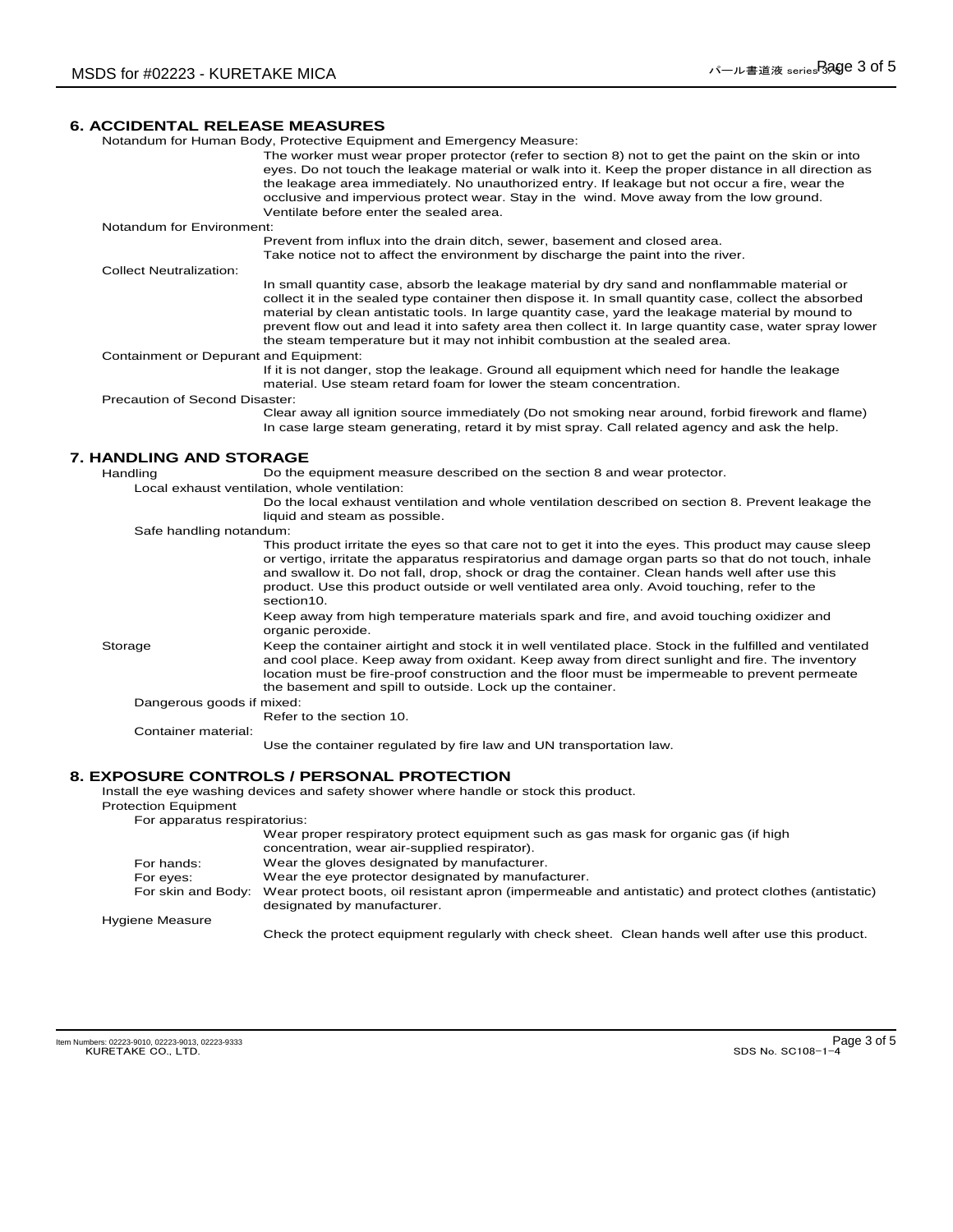#### **9. PHYSICAL AND CHEMICAL PROPERTIES**

| Condition (20°C)<br><b>Physical Properties</b> |                         | Liquid        |
|------------------------------------------------|-------------------------|---------------|
|                                                | Odor                    | Specific odor |
|                                                | Boiling point           | No data       |
|                                                | Vapor pressure          | No data       |
|                                                | Specific gravity (20°C) | No data       |
|                                                | pH (against water base) | No data       |
|                                                | Other                   | No data       |
| Hazardous Information                          | Flash point             | No data       |
|                                                | Ignition point          | No data       |
|                                                | <b>Explosion limit</b>  | No data       |
| Other Hazardous Information                    |                         | No data       |
|                                                |                         |               |

## **10. STABILITY AND REACTIVITY**

| Stability:                              | Under usually storage condition, it is stable.                    |
|-----------------------------------------|-------------------------------------------------------------------|
| Hazardous Reactivity:                   | Nothing                                                           |
| <b>Avoid Condition</b>                  | Nothing                                                           |
| Avoid Touching                          | Nothing                                                           |
| <b>Hazardous Decomposition Product:</b> |                                                                   |
|                                         | Generates harmful gas such as carbon monoxide and carbon dioxide. |
|                                         |                                                                   |

#### **11. TOXICOLOGICAL INFORMATION**

Harmful ingredient and exposure limit.

| <b>Name</b>       | <b>ACGIH (TLV)</b> | <b>IARC</b>              | <b>OTHER</b>                                 |
|-------------------|--------------------|--------------------------|----------------------------------------------|
| Diethylene glycol |                    |                          | $LD_{50}$ (oral, rat) = 15.6, 16.6, 20.8g/kg |
| Mica              | $3$ mg/m $3$       | $\overline{\phantom{0}}$ | No data                                      |
| Titanium dioxide  | $10$ mg/m $3$      | 2B                       | $LD_{50}$ (oral, rat) > 20000mg/kg           |
| Iron(III) oxide   | $5 \text{mq/m}^3$  | $\overline{\phantom{0}}$ | No data                                      |
| Silicon dioxide   | $10$ mg/m $3$      |                          | No data                                      |

| Other harmful information relevant to composition:                                                                            | No data            |
|-------------------------------------------------------------------------------------------------------------------------------|--------------------|
| Harmful information for product:                                                                                              | No data            |
| <b>12. ECOLOGICAL INFORMATION</b><br>Acute Hazardous Aquatic Environment:<br><b>Inveteracy Hazardous Aquatic Environment:</b> | No data<br>No data |

## **13. DISPOSAL CONSIDERATIONS**

| Residue Waste:                  | For dispose, follow the related regulation and standard of local governments. Ask the licensed            |
|---------------------------------|-----------------------------------------------------------------------------------------------------------|
|                                 | industrial waste disposal company or local governments.                                                   |
| For Burning:                    | Spray the incinerator with waste liquid directly or mix with flammable solvent in small quantity to burn. |
|                                 | Activated sludge process.                                                                                 |
| Polluted container and package: |                                                                                                           |
|                                 | Clean the container and recycle or treat it in accordance with the related regulation or local            |
|                                 | governments. If dispose the container, remove the content completely.                                     |
|                                 |                                                                                                           |

## **14. TRANSPORT INFORMATION**

| Common:                | Please follow the section 7. Check if there are no leakage from container and take cargo without<br>falling, dropping and damage.                    |
|------------------------|------------------------------------------------------------------------------------------------------------------------------------------------------|
| Land Transportation:   | In case of fall under the Fire Law, Industrial Safety and Health Law, Poisonous Material Control<br>Law follow each relevant mode of transportation. |
| Marine Transportation: | Please follow the Law for Safety of Vessel.                                                                                                          |
| Air Transportation:    | Please follow the Aviation Law and regulation of ICAO.                                                                                               |
| UN No.                 | N/A                                                                                                                                                  |
| Packing group          | N/A                                                                                                                                                  |

#### **15. REGULATORY INFORMATION**

Regulatory information with regard to this substance in your country or region should be examined by your own responsibility.